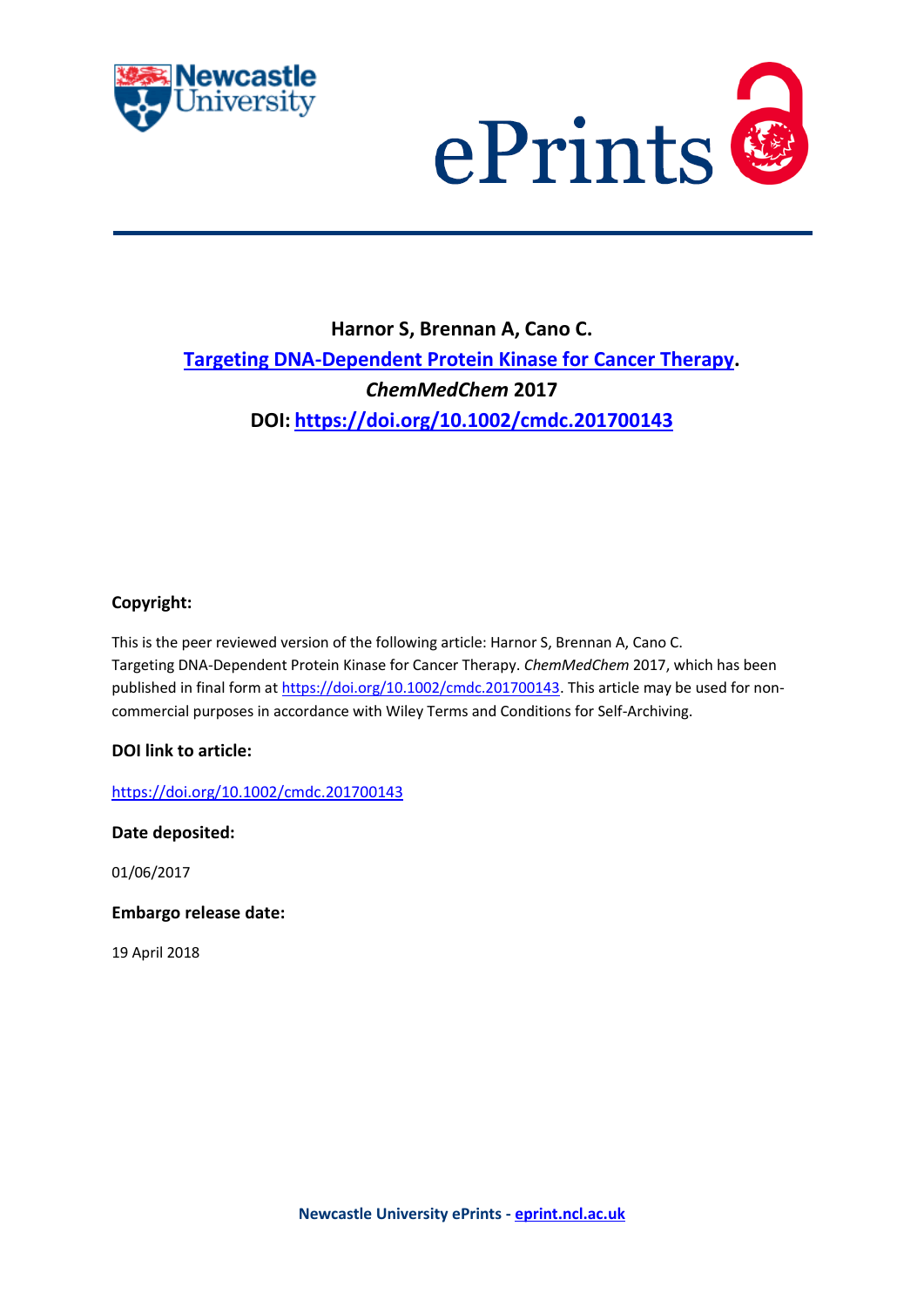### **Targeting DNA-PK for Cancer Therapy**

Dr. Suzannah J. Harnor, Alfie Brennan and Dr. Céline Cano.<sup>\*[a]</sup>

[a]Northern Institute for Cancer Research, Newcastle University, School of Chemistry, Bedson Building, Newcastle upon Tyne, NE1 7RU (UK). E-mail: celine.cano@newcastle.ac.uk

### **Abstract**

The catalytic activity of DNA-dependent protein kinase (DNA-PK) is critical to its ability to repair lethal DNA-double strand breaks (DSBs). This includes repair of DSB lesions resulting from oxidative stress, oncogene-induced transcription, or following therapeutic treatment of cancer cells. Armed with this knowledge, many attempts have been made to identify small molecule inhibitors of DNA-PK activity as an approach to induce tumour chemo- and radio-sensitisation. This review examines the structures of known reversible and irreversible inhibitors, including those based upon chromen-4-one, arylmorpholine, and benzaldehyde scaffolds. DNA-PK catalytic inhibitors, such as VX-984 and M3814, have now progressed into clinical development, which should help to further advance our understanding of whether this approach represents a promising therapeutic strategy for the treatment of cancer.

### **Introduction**

DNA-dependent protein kinase (DNA-PK) is a key protein involved in the repair of DNA double-strand breaks (DSBs) that arise from oxidative damage and exogenous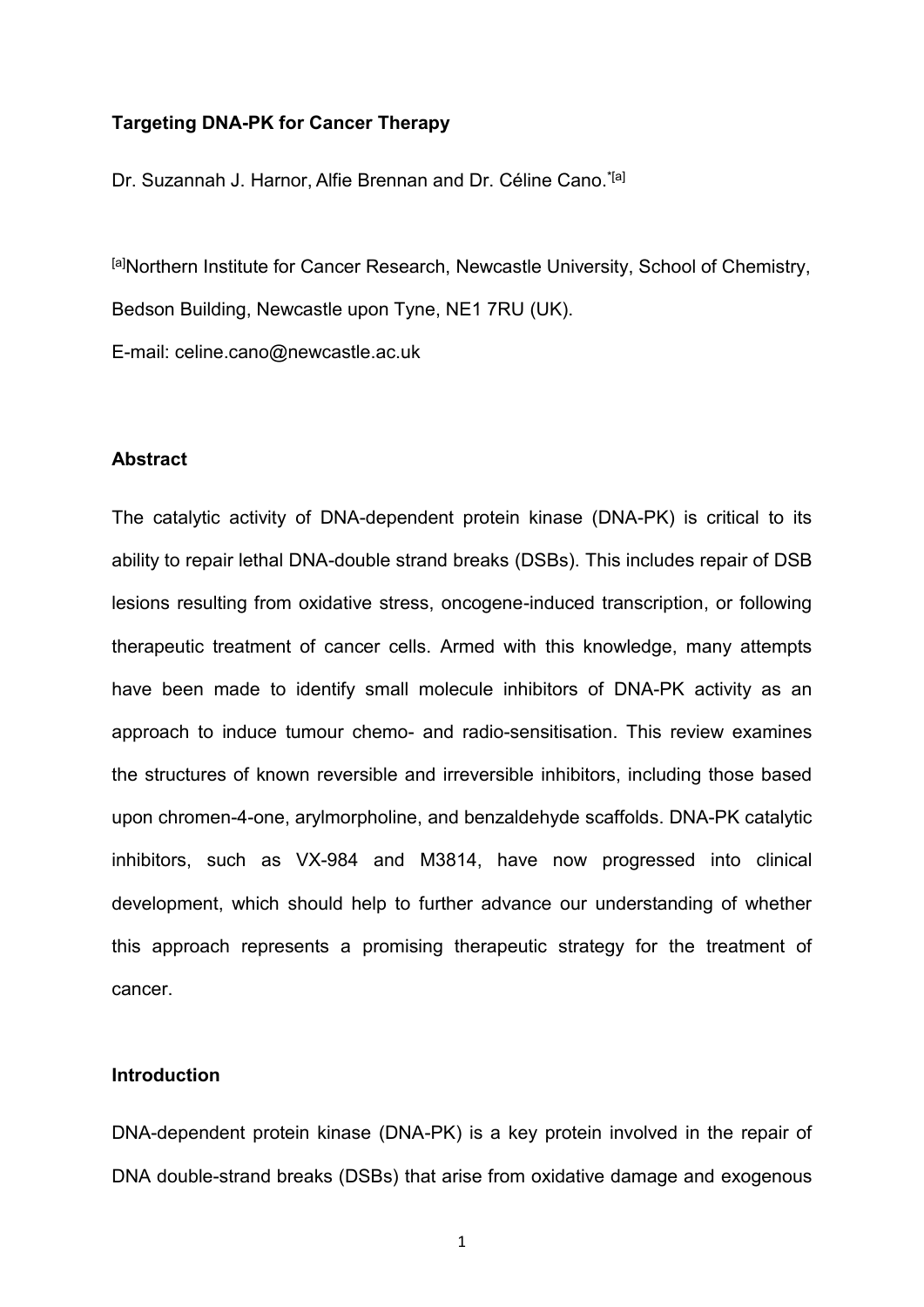stimuli such as ionizing radiation treatment. The active DNA-PK complex is composed of a catalytic serine/threonine protein kinase (DNA-PKcs) and two heterodimeric subunits (Ku70 and Ku80) which bind to the DSB to direct the catalytic subunit to the site requiring repair.<sup>[1,2]</sup>

The potential lethality of even a single DSB has driven the evolution of two repair pathways in mammalian cells. Homologous recombination (HR) takes place during the S and G2 phases of the cell cycle when sister chromatids are available to act as a template, allowing accurate repair of the genome.<sup>[3]</sup> By contrast, a canonical nonhomologous end joining (NHEJ) pathway<sup> $[4-6]$ </sup> can occur throughout the cell cycle, allowing cells to mount a rapid repair response to maintain genome integrity. DNA-PK predominantly mediates DSB repair through canonical NHEJ, by regulatory mechanisms that have been shown to be critically dependent upon its kinase activity. The recruitment of DNA-PKcs to a DSB by the heterodimeric subunits shifts the Ku heterodimer so that DNA-PK is able to structurally tether the broken DNA-double strands together while simultaneously stimulating DNA-PKcs activity. [7,8]

DNA-PKcs has been shown to have altered activity and expression in several tumour types. Early studies in chronic lymphocytic leukaemia (CLL) showed that increased DNA-PKcs activity correlated with resistance to chemotherapy and poor outcome. [9,10] Elevated DNA-PKcs expression has also been reported in gastric cancer<sup>[11]</sup> and found to correlate with poor clinical outcome in patients with ovarian<sup>[12]</sup> and hepatocellular cancer (HCC).<sup>[13]</sup> The identification of the role of DNA-PK in resistance to chemo and radiotherapy has led to multiple attempts to identify effective inhibitors of the catalytic subunit. DNA-PK has so far proven an intractable target for structural biology, due to the multi-component structure of the active holoenzyme so the identification of inhibitors has been largely approached via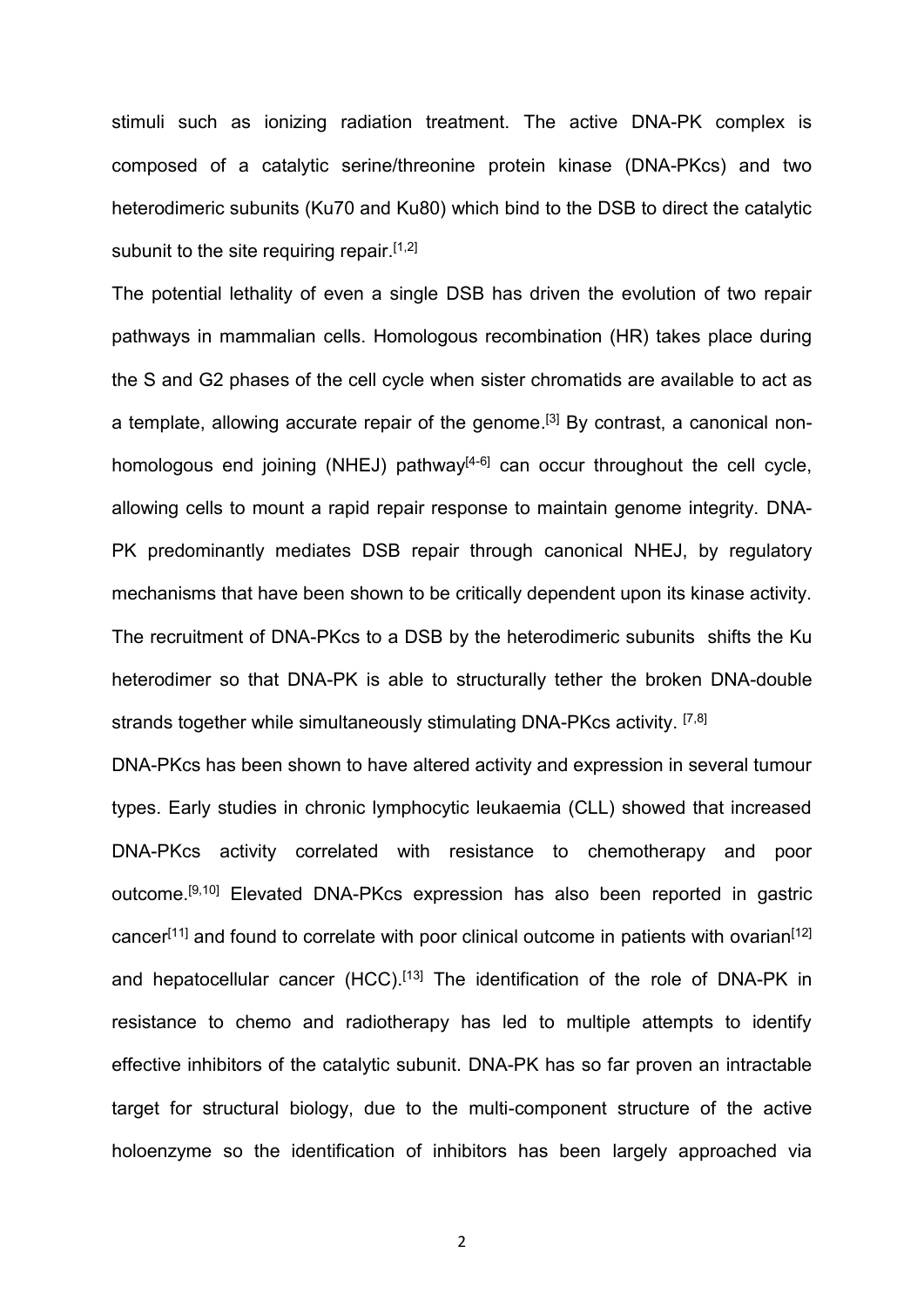classical screening methods and medicinal chemistry optimisation. To date, these approaches have focused on Type 1 inhibitors, those that occupy the ATP-binding site of the kinase domain, but vary widely in potency, selectivity, and with differences in the reversibility of their inhibition. DNA-PKcs is a member of the phosphatidylinositol 3-kinase (PI-3K) related kinase (PIKK) family, which includes proteins also of interest in anti-cancer drug discovery such as ATM (Ataxia telangiectasia mutated kinase), ATR (AT and Rad3-related kinase) and mTOR (Mammalian Target of Rapamycin). [4-6] It is therefore crucial to ensure sufficient selectivity over these other enzymes, as well as the wider PI-3K family, before a tool compound can be used to accurately assess the clinical relevance of DNA-PK inhibition.

### **Small Molecule Inhibitors of DNA-PK Catalytic activity**

### **Wortmannin**

Wortmannin (**1**) is a naturally occurring compound, first derived from *Penicillium wortmannii K*, which was originally identified as having antifungal and antiinflammatory properties and was subsequently found to inhibit PI-3K activity with an IC<sup>50</sup> of 4.2 nM.[14]



1; Wortmannin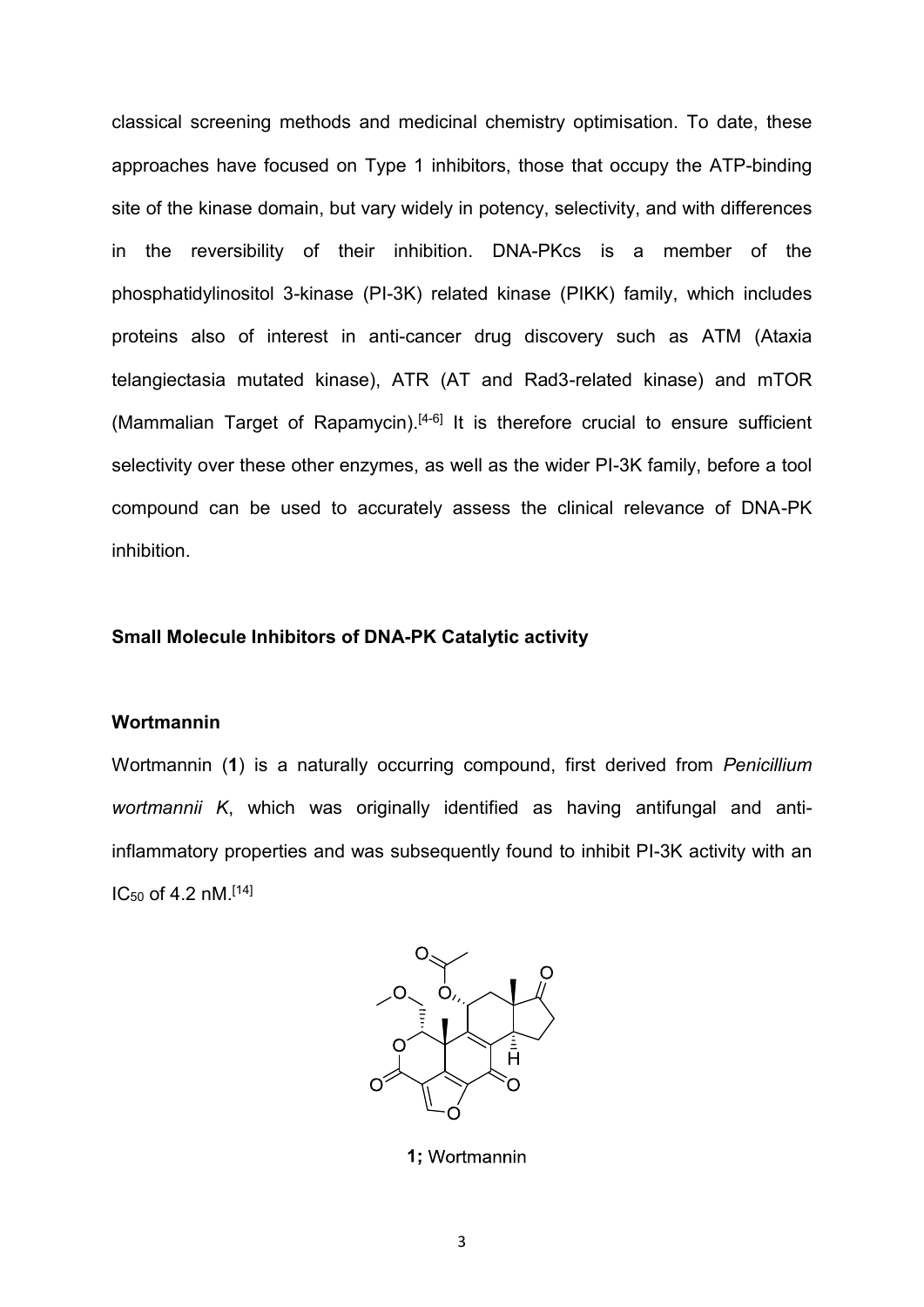Kinetic analysis of the PI-3K inhibition by wortmannin indicated a non-competitive irreversible inhibition which was further verified by Walker *et al*<sup>[15]</sup> with cocrystallographic studies of the resulting covalent complex in the ATP-binding pocket of PI3K $\gamma$ <sup>[15,16]</sup> Additional work demonstrated that wortmannin also inhibits DNA-PK at higher concentrations (Ki = 120 nM) by an irreversible mechanism, forming covalent adducts with DNA-PKcs lysine 3751, located in the ATP binding site of the kinase domain. [17] Although an interesting early tool compound, the structural complexity of wortmannin and its poor selectively for DNA-PK over other related kinases limit its utility. Despite these limitations, wortmannin was used to demonstrate a 3- to 5-fold enhancement of IR-induced cytotoxicity and an inhibition of IR-induced DSB repair in chinese hamster ovary cells.<sup>[18]</sup>

# **Chromen-4-ones and Surrogates: LY2094002, NU7441 and KU-0060648**

The chromen-4-one structure LY294002 (**2**) was reported by Lilly Pharmaceuticals in 1994 as an inhibitor of PI-3K.<sup>[19]</sup> It was identified through a screen of compounds derived from quercetin (**3**) with the objective of developing more PI-3K-specific inhibitors.

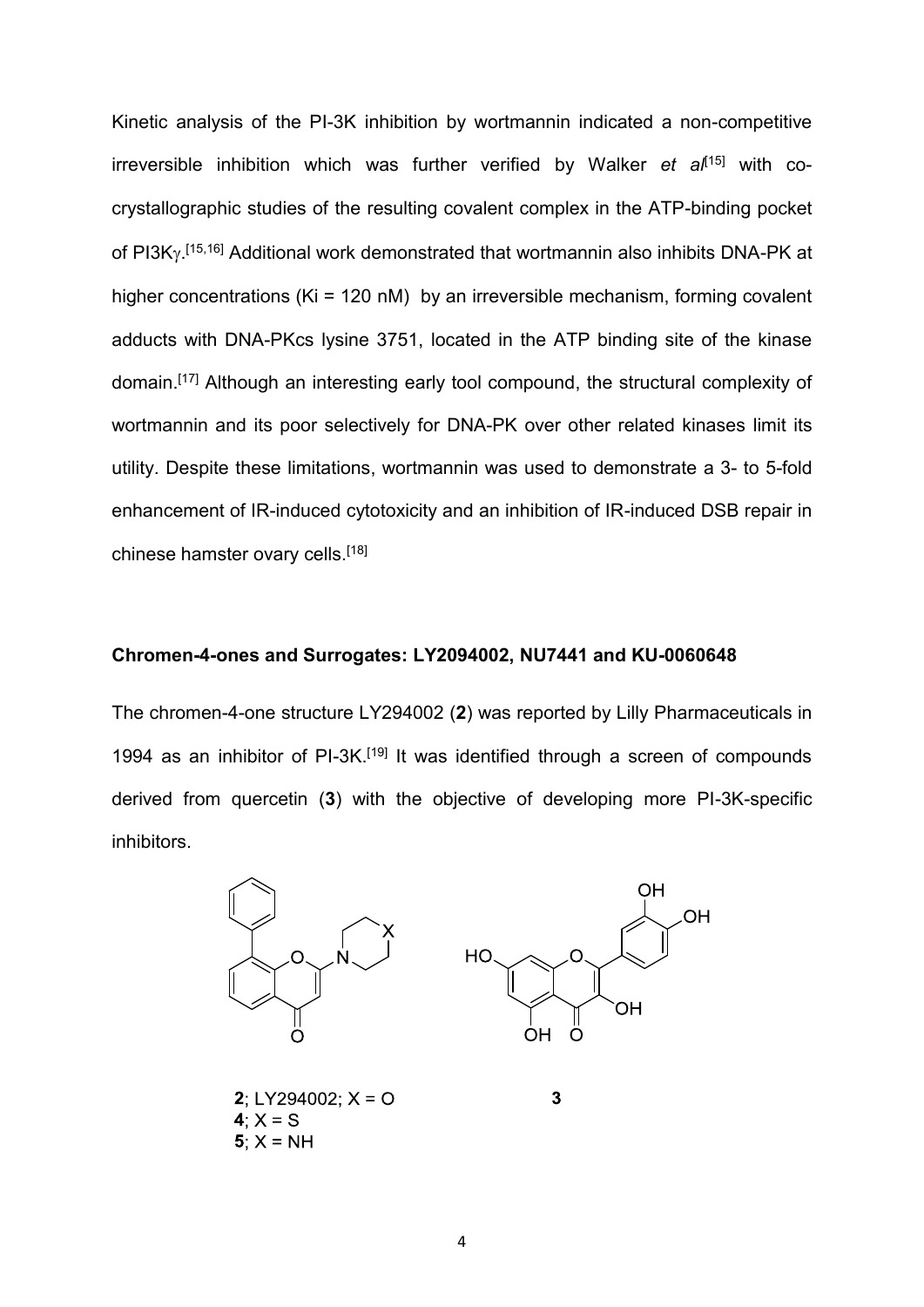Subsequent evaluation of **2**, showed that the compound exhibited similar inhibitory activity against DNA-PK to that demonstrated against PI-3K and mTOR (Table 1).[19,20]

**Table 1:** Reported inhibitory activity of LY294002 (**2**) against different PIKK family members. Values taken from references 19<sup>a</sup> and 20<sup>b</sup>.

| <b>PIKK</b>      |                          | DNA-PK PI-3K (p110 $_{\alpha}$ )                 | ATM ATR           | mTOR                       |
|------------------|--------------------------|--------------------------------------------------|-------------------|----------------------------|
| $IC_{50}(\mu M)$ | 1.5 $\pm$ 0.2 $^{\rm a}$ | $2.3{\pm}0.8^{\mathrm{a}}$ (1.4) $^{\mathrm{b}}$ | $>100^a$ $>100^a$ | $2.5 \pm 0.2$ <sup>a</sup> |

X-ray crystallography verified the key role of the morpholine substituent of **2**. When in complex with human  $P13K\gamma$ , the morpholine oxygen of 2 makes a hydrogen bond interaction with the backbone amide group of Val-882 within the ATP-binding domain of the kinase (Figure 1).<sup>[15]</sup> The importance of the oxygen of the morpholine substituent of **2** was also reported, and while replacement by a thiomorpholine (**4**) reduced potency, the piperizine derivative (**5**) proved essentially devoid of activity, indicative of a crucial hydrogen bond acceptor function for the morpholine oxygen.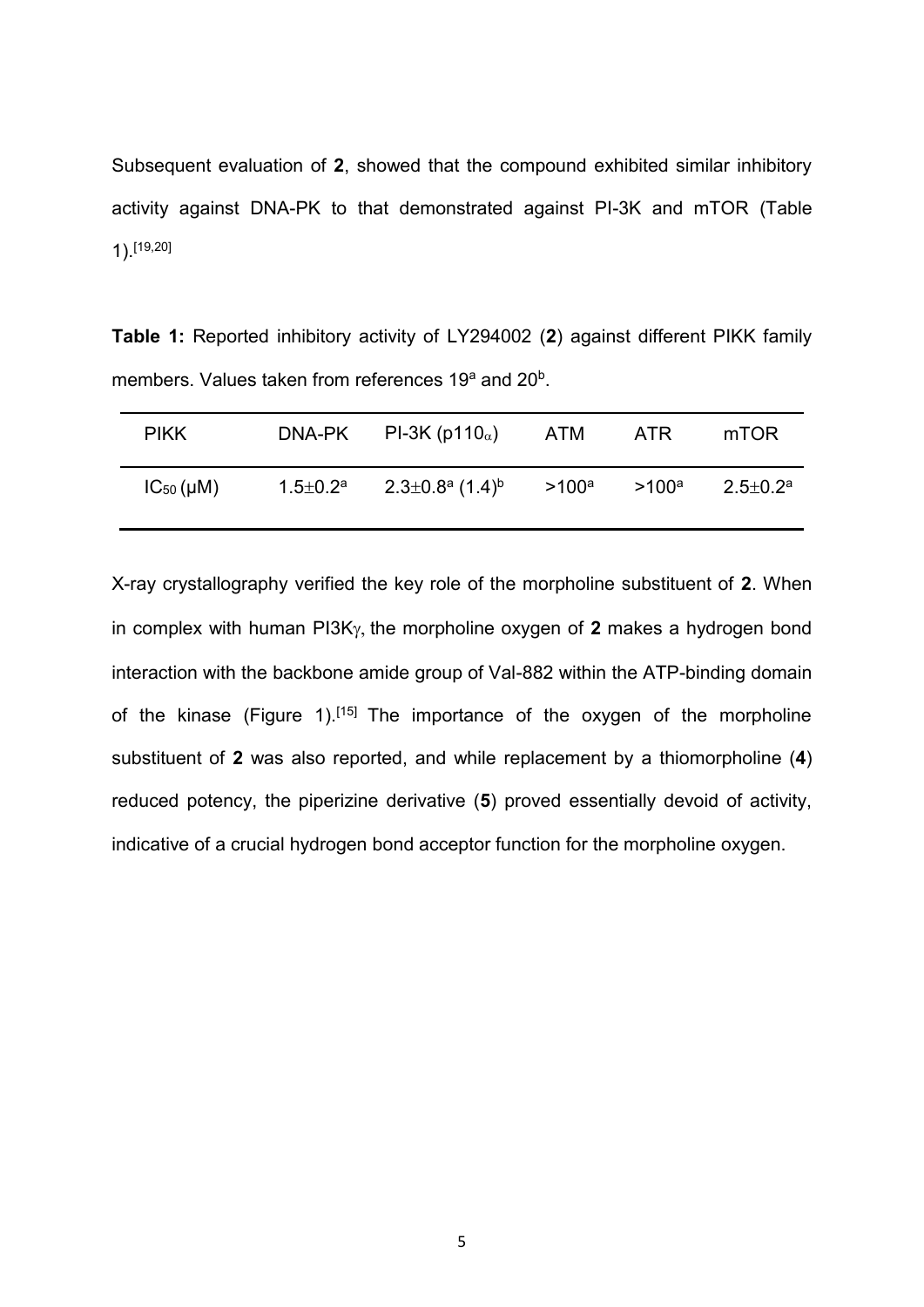

**Figure 1**. Crystal structure of LY294002 (**2**) in complex with the ATP-binding domain of PI3K<sub>Y</sub>.<sup>[15]</sup> The figure was prepared from PDB file 1E90 using CCP4MG.

Despite suffering from high clearance and *in vivo* toxicity, LY294002 (**2**) aided in the development of more potent and selective DNA-PK lignds with improved physicochemical properties.

Studies undertaken by the Northern Institute for Cancer Research in Newcastle in collaboration with KuDOS Pharmaceuticals investigated a series of benzopyranones.<sup>[20]</sup> Fusing the chromenone biaryl system gave a 5-fold increase in potency against DNA-PK (NU7026 (6);  $IC_{50} = 0.23 \mu M$ ) (Table 2) and placement of a methyl group on the morpholine ring was equipotent  $(7; IC_{50} = 0.19 \mu M)$ . However, additional methyl groups, at the 2 or 6-position of morpholine, or replacement of the morpholine ring (e.g. piperidine, piperazine) resulted in a loss of activity.[20,21]

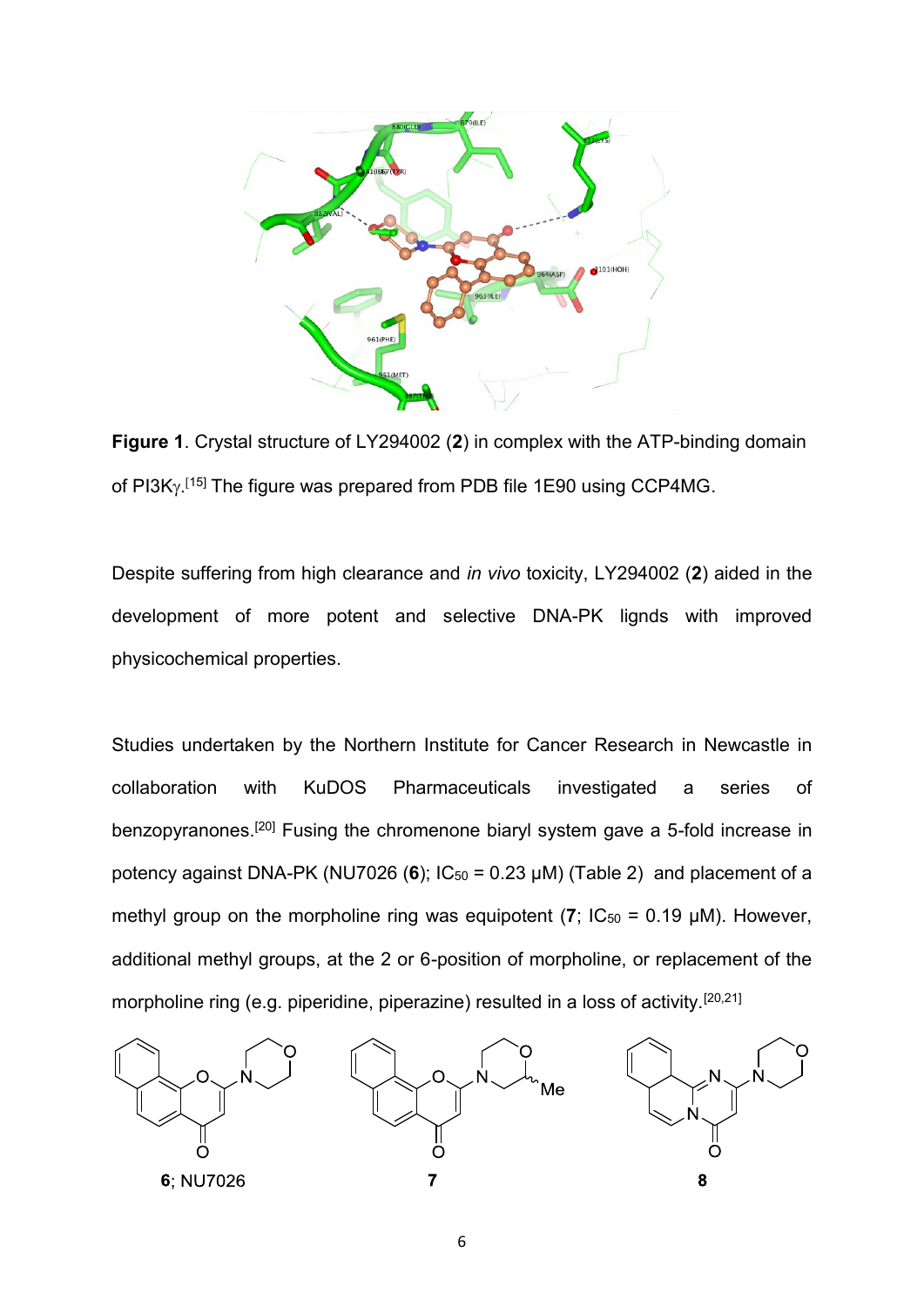These early derivatives showed a higher selectivity for DNA-PK over other PIKK family members, for example NU7026 (**6**) is 60-fold more potent against DNA-PK than PI-3K ( $p110\alpha$ ) (Table 2). Replacement of the chromen-4-one scaffold by the isosteric pyrimidoisoquinolinone structure gave equipotent compounds  $(8; IC_{50} =$ 0.28 µM).[22] Interestingly, **8** retained selectivity for DNA-PK. NU7026 was shown to act *in vitro* as a radiosensitiser, providing a 2-fold dose enhancement in mouse embryonic fibroblast cells<sup>[23]</sup> and was also found to increase sensitivity to TOP2 poisons by 2-19 fold.<sup>[24]</sup> NU7026 has been used widely as a tool compound to explore novel DNA-PK biology, appearing in over 75 publications.

| <b>PIKK</b> | DNA-PK | PI-3K (p110 $\alpha$ ) | ATM  | <b>ATR</b> | m <sub>T</sub> OR |
|-------------|--------|------------------------|------|------------|-------------------|
| 6           | 0.23   | 13                     | >100 | >100       | 6.4               |
| 7           | 0.19   | 2.4                    | >100 | >100       | 4.8               |
| 8           | 0.28   | >100                   | >100 | >100       | 5.3               |

**Table 2:** Inhibitory activity (IC<sub>50</sub> µM) against different PIKK family members (adapted from reference 20).

A simplification of the chromenone core was attempted with the synthesis of a series of substituted monocyclic pyran-2-one, pyran-4-one, thiopyran-4-one and pyridin-4 one derivatives.[25] The pyran-4-one system and substitution at the pyranone 3- or 5 positions gave a loss of activity. However, extended library work on 6-substituted-2 morpholino-pyran-4-one and 6-substituted-2-morpholinothiopyran-4-one, resulted in the identification of NU7059 (**9**;  $IC_{50} = 0.18$  µM) and NU7279 (**10**;  $IC_{50} = 0.19$  µM), both 10-fold more potent against DNA-PK than the parent **2**. [25,26]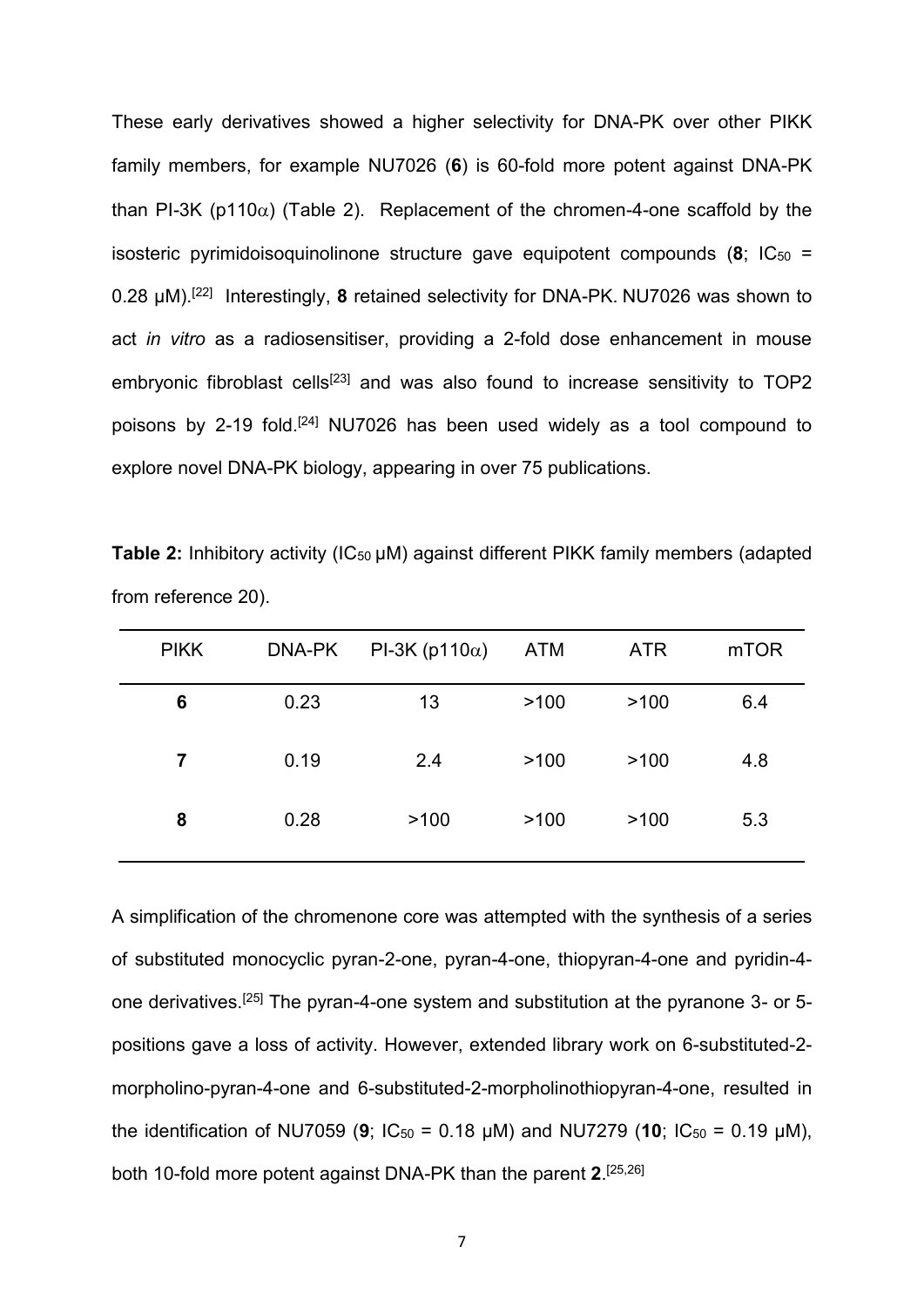

The most significant improvement in activity and selectivity against DNA-PK, was achieved as a result of extensive library work carried out through the preparation of 6-, 7-, and 8-aryl substituted chromen-4-ones.<sup>[27]</sup> Incorporation of a dibenzofuranyl group gave the first sub-micromolar inhibitor of DNA-PK, NU7427  $(11)$  ( $IC_{50} = 0.04$ ) µM) and subsequent derivatisation of this scaffold, by introduction of the dibenzylthiophenyl moiety, afforded the highly potent and selective compound 8 dibenzothiophen-4-yl-2-morpholin-4-yl-chromen-4-one  $(NU7441; 12; (IC<sub>50</sub> = 0.02)$ µM).



12:  $NU7441: X = S$ 

NU7441 (**12**) is of special interest, not only due to its potency against DNA-PK, but also for its selectivity over other kinases (Table 3).<sup>[27]</sup>

**Table 3:** NU7441 (**12**) inhibitory activity against different kinases of the PIKK  $f$ amily.<sup>[27]</sup> PI4K $\beta$  data supplied by KuDOS Pharmaceuticals.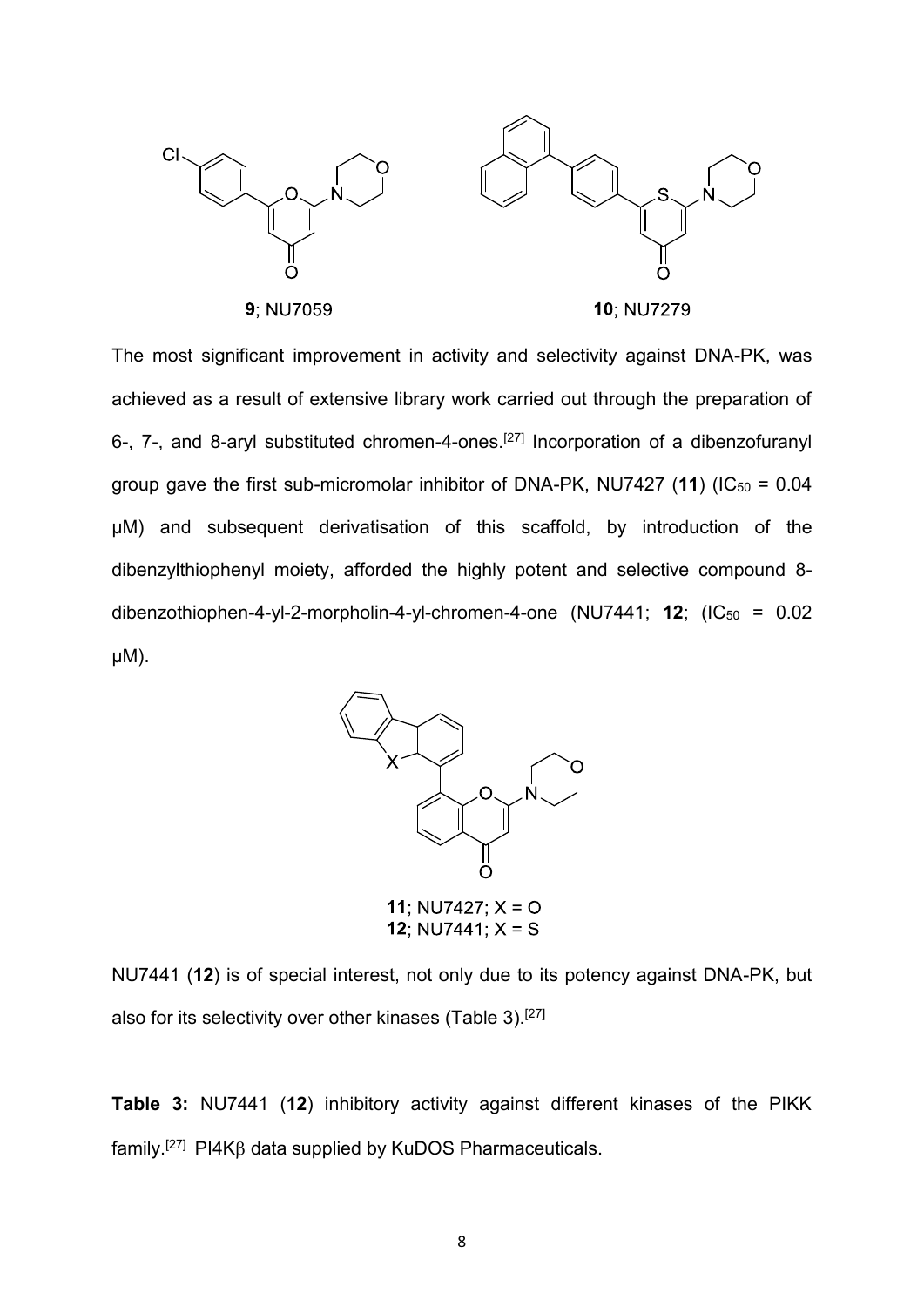| <b>PIKK</b>      | DNA-PK PI-3K |   | $PI4K_{\beta}$ | ATM  | ATR  | mTOR |
|------------------|--------------|---|----------------|------|------|------|
| $IC_{50}(\mu M)$ | 0.014        | 5 | 40             | >100 | >100 | 17   |

Compound **12** has been used in over 50 studies in the literature. Charactrisation of **12** using the SW620 and LoVo cell lines, found that 1uM NU7441 enhanced the cytotoxicity of DSBs induced by topoisomers II inhibitors etoposide (2-12 fold), and doxorubicin (2-10 fold) as well as IR (2-4 fold). [28] Importantly, *in vivo* studies showed that despite its relatively poor solubility, NU7441 increased etoposide-induced tumour growth delay in the SW620 tumour xenograft model.<sup>[28]</sup>

In collaboration with AstraZeneca, a homology model of the ATP-binding site of DNA-PK, derived from the crystal structure of  $PI3K<sub>Y</sub>$  was used to quide further inhibitor design.[29] Significantly, the model predicted that groups introduced at the dibenzothiophene 1-position of **12** would be directed out of the binding pocket into bulk solvent (Figure 2A, red arrow).



**Figure 2:** Homology model of the ATP-binding site of the DNA-Dependent Protein Kinase (DNA-PK) used to guide inhibitor design.<sup>[29]</sup> The 3D model was constructed on the basis of the known X-ray crystal structure of  $PI3K<sub>\gamma</sub>$  from RCSB protein data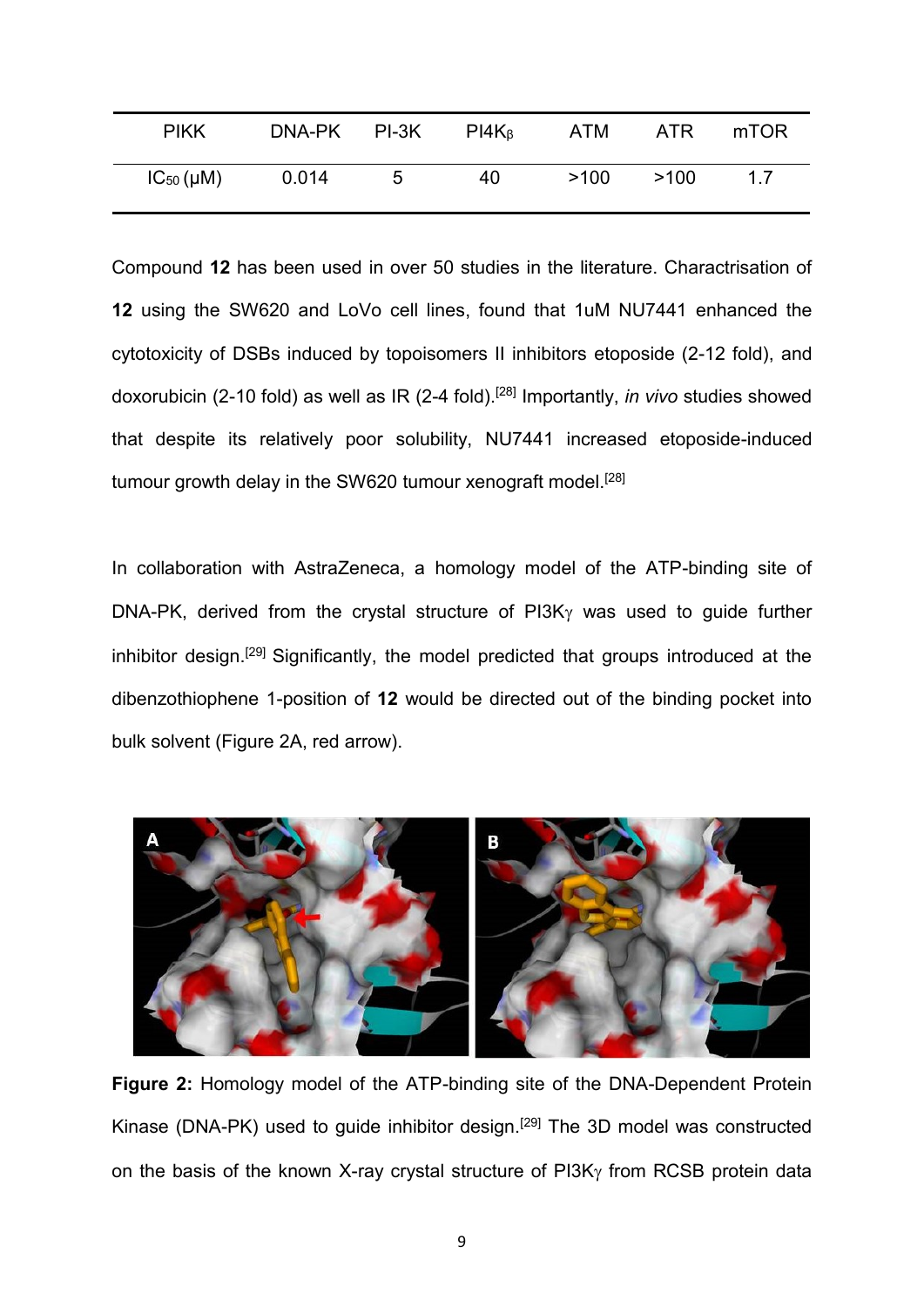bank (PDB ID: 1E7V) as a template, and with DNA-PK sequence from Swiss-Port (ID: PRKDC\_DICDI) using Prime in Maestro molecular modelling program (licensed from Schrödinger, LGG). NU7441 (**12**) is represented in (**A**) an orthogonal, and (**B**) 'in plane' pose.

Synthesis of a focused library allowed the effect of substitution at the 1-position of the dibenzothiophen-4-yl moiety on both potency and physochemical properties to be studied.



13; KU-0060648

A number of the newly synthesized compounds exhibited high potency against DNA-PK and potentiated the cytotoxicity of ionizing radiation (IR) *in vitro* 10-fold or more (e.g. KU-0060648 (13); DNA-PK  $IC_{50} = 5.0 \pm 1$  nM, IR dose modification ratio = 13). In addition, **13** was shown to potentiate not only IR *in vitro*, but also DNA-damage inducing TOP2 poisons (doxorubicin, etoposide) both *in vitro* and *in vivo*. [41] In a counter-screen against other members of the phosphatidylinositol 3-kinase (PI-3K) related kinase (PIKK) family, several compounds were found to be potent mixed DNA-PK and PI-3K inhibitors, including **13**. [30,31] The encouraging biological activity of **13** was accompanied by improved drug-like properties compared to NU7441 (**12**),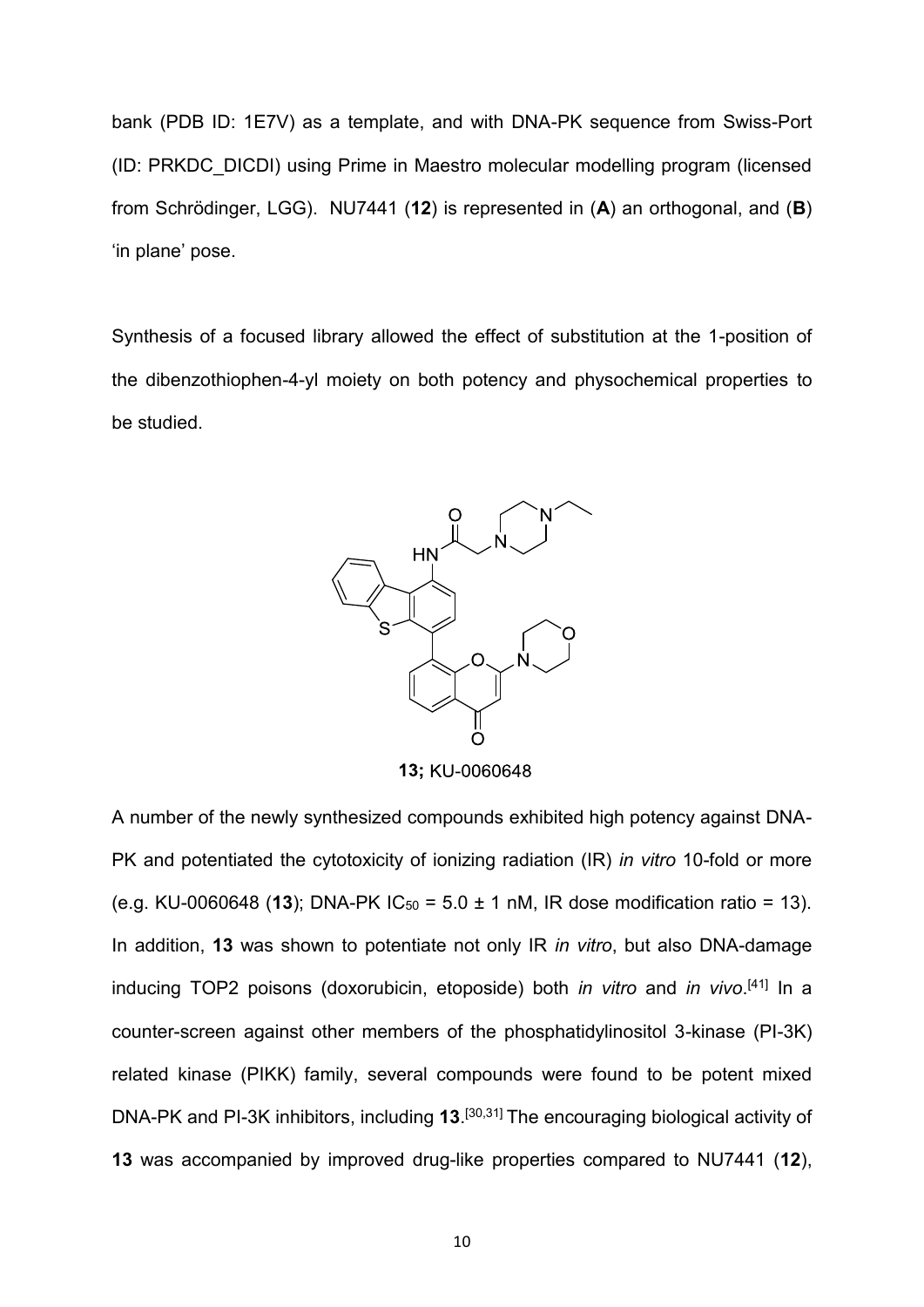and acceptable plasma protein binding, combined with weak activity against the hERG ion channel (involved in cardiac repolarisation) and a panel of CYP450 drug metabolizing enzymes (Table 4).

**Table 4**. Properties of NU7441 (**12**) and KU-0060648 (**13**) (Data are the mean ± the standard deviation or individual values; adapted from reference 30).

| <b>Assay</b>    |                                             | 12            | 13              |
|-----------------|---------------------------------------------|---------------|-----------------|
| <b>Enzyme</b>   | $DNA-PK IC_{50} (nM)$                       | $42 \pm 2$    | $5.0 \pm 1$     |
| <b>Cellular</b> | pDNA-PK EC <sub>50</sub> (nM)               | 212, 339      | $136 \pm 17$    |
| (HeLa)          | DMR (0.1 µM DNA-PK inhibitor)               | $2.2 \pm 0.2$ | $4.0 \pm 0.4$   |
|                 | DMR (0.5 µM DNA-PK inhibitor)               | $2.8 \pm 0.1$ | $13 \pm 2$      |
| <b>Other</b>    | $LogD$ (pH = 7.4)                           | >4.3          | 3.05            |
|                 | $hERG$ $IC_{50}$ ( $\mu$ M)                 | 14, 19        | >20             |
|                 | Solubility at $pH 7.4$ ( $\mu$ M)           | < 0.3, < 0.2  | $161 \pm 103^a$ |
|                 | Human plasma protein binding (% Free)       | 0.04, 0.17    | 6.2, 3.6        |
|                 | $CYP450$ inhibition ( $\mu$ M) <sup>b</sup> |               | > 10            |

[a] Amorphous material (crystalline solubility at pH7.4 buffer =  $6.0 \mu M$ )

[b] Tested in CYP 3A4, 2D6, 2C9, 2C19 and 1A2

(DMR, the dose modification ratio, defined as the percentage of cell survival in the absence of compound with 2 Gy treatment divided by that in the presence of compound plus 2Gy treatment as determined in 6 – 8 day clonogenic assays; logD, the distribution coefficient calculated as the ratio for the sum of all species of a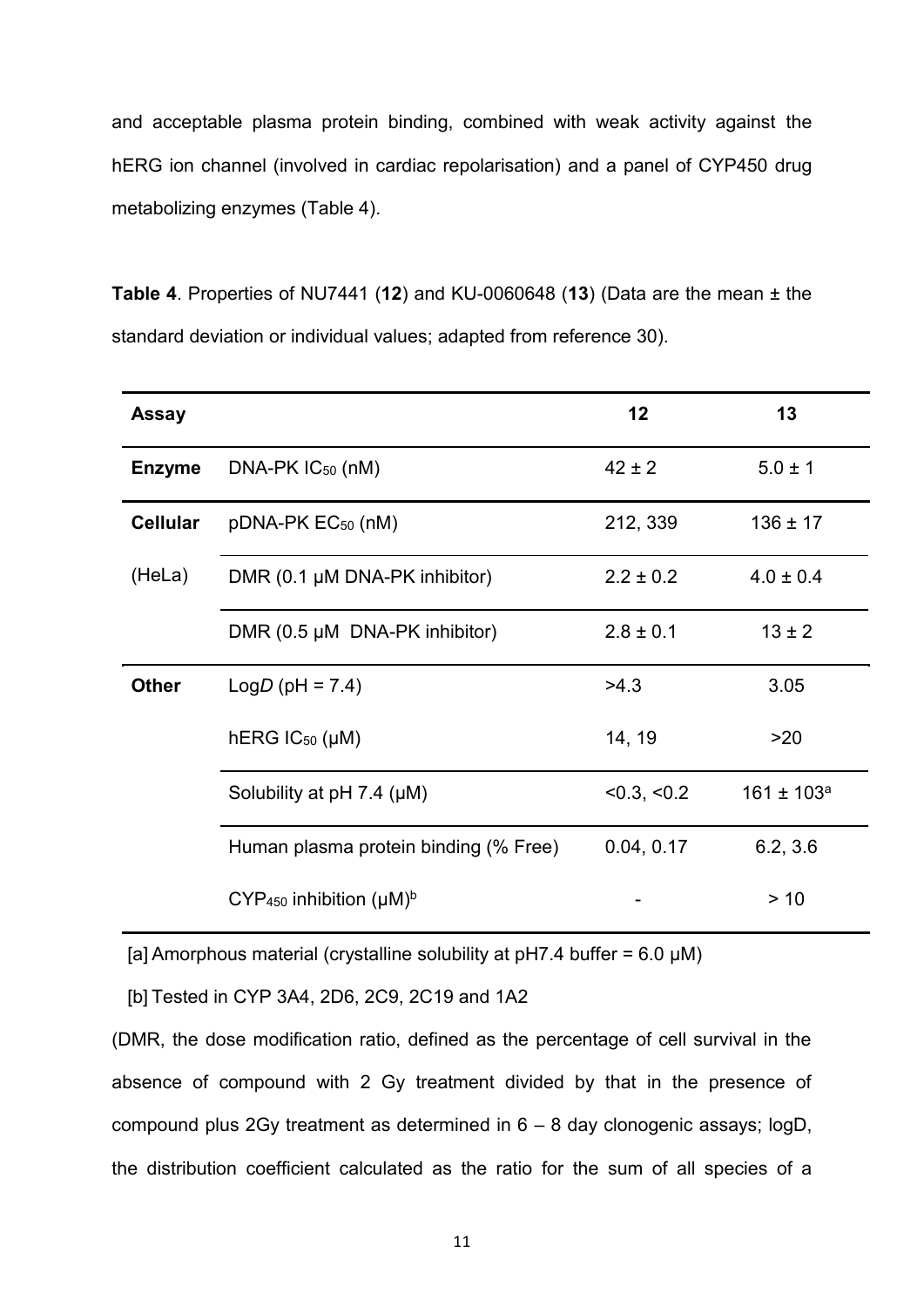compound in 1-octanol *versus* that in water at equilibrium; hERG, the human ethera-go-go-related gene).

Further derivatives of LY294002 (**2**) and NU7441 (**12**) have been reported to have improved DNA-PK inhibitory activity (i.e. 8-biarylchromenon-4-one (14), IC<sub>50</sub> = 18 nM and O-alkoxyphenylchromen-4-one (15), IC<sub>50</sub> = 8 nM).<sup>[32,33]</sup>



# **Phenol Related IC Series**

Reported by the ICOS Corporation and Array Biopharma, 2-hydroxy-4-morpholin-4 yl-benzaldehyde (IC60211, IC<sub>50</sub> = 400 nM) (16) is an example of phenolic DNA-PK inhibitors possessing the morpholine pharmacophore. [34]

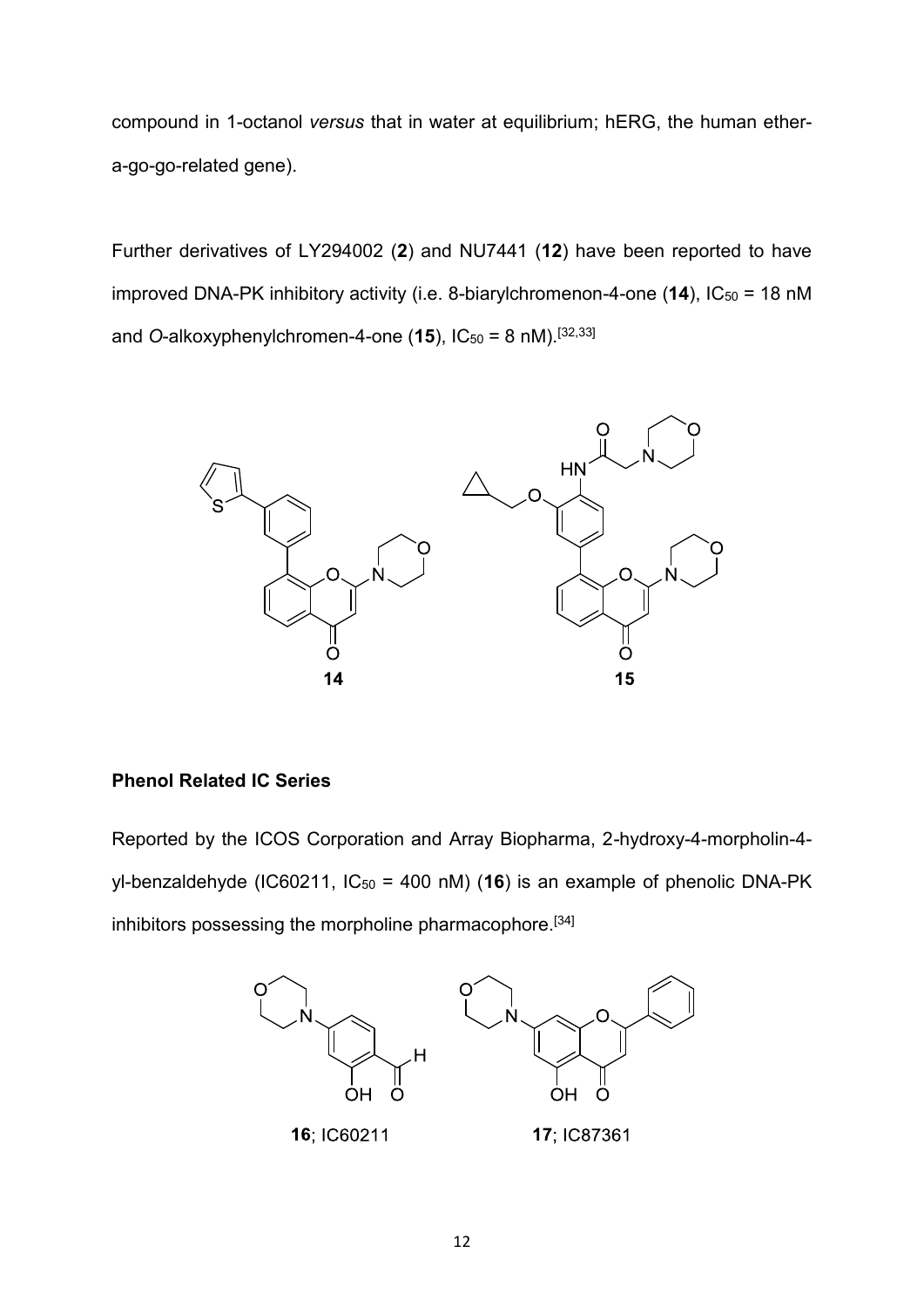Optimisation of **16** resulted in numerous DNA-PK selective inhibitors including IC87361 (**17**), a flavonoid compound found to be 50-fold more selective for DNA-PK than for  $p110\beta$ .<sup>[34,35]</sup> It should be noted that the morpholine substituent is categorically required to maintain kinase inhibitory activity.

**Table 5:** Inhibitory activity (IC<sub>50</sub> nM) of representative DNA-PK inhibitors against various PI-3Ks (adapted from references 34 and 35).

|    | <b>DNA-PK</b> | $p110\alpha$ | $p110\beta$ | $p110\delta$ | p110y |
|----|---------------|--------------|-------------|--------------|-------|
| 16 | 400           | 10000        | 2800        | 5100         | 37000 |
| 17 | 34            | 3800         | 1700        | 2800         | 7900  |

In cell culture, **17** directly inhibits the repair of DNA DSBs and enhances the cytotoxicity of chemical and physical agents that induce DSB formation. Furthermore, compounds in this series are relatively non-toxic in animal models and have improved pharmacokinetic profiles over other specific DNA-PK inhibitors, while enhancing the efficacy of ionizing radiation *in vitro* and *in vivo*. [35,36]

# **Vanillins**

It has been shown that certain members of the vanillin family are irreversible inhibitors of DNA-PK. Like wortmannin, vanillin (**18**) interacts preferentially with protein lysine residues in the catalytic centre of PI-3K, in this case via Schiff base formation.[37,38]

A screen for structurally related benzaldehyde derivatives was undertaken of in excess of 53,000 drug-like compounds, which identified two low micromolar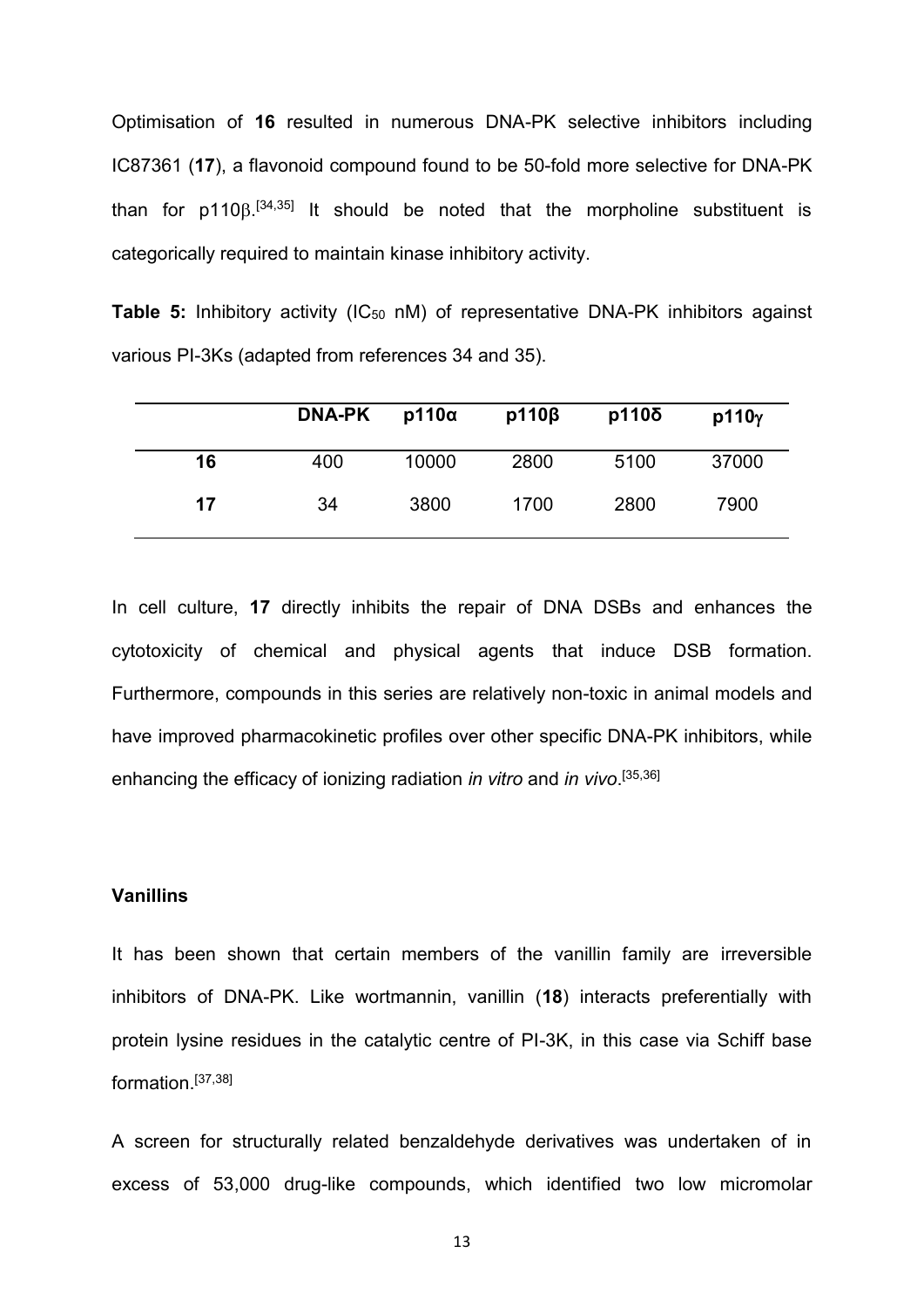inhibitors of DNA-PK. 4,5-Dimethoxy-2-nitrobenzaldehyde  $(19)$  (IC<sub>50</sub> = 15  $\mu$ M) is 100fold more potent than vanillin, while 2-bromo-4,5-dimethoxybenzaldehyde (**20**) (IC<sup>50</sup>  $=$  30  $\mu$ M) is 50-fold more potent.<sup>[37]</sup>



Vanillin itself has fragment-like properties ( $IC_{50}$  = 1.5 mM, MW = 152.15) and so the opportunity exists for further elaboration of this scaffold.[37]

### **SU11752**

In efforts towards developing a specific DNA-PK inhibitor, Sugen identified the ATPcompetititive DNA-PK inhibitor, SU11752 (**21**) through library screening of threesubstituted indolin-2-ones. Compound **21** showed good potency against DNA-PK(IC<sub>50</sub> = 0.13 ± 0.028 µM), comparable potency to wortmannin (IC<sub>50</sub> = 0.10 µM),<sup>[17]</sup> but with selectivity for DNA-PK over PI-3K and ATM.[39]



21; SU11752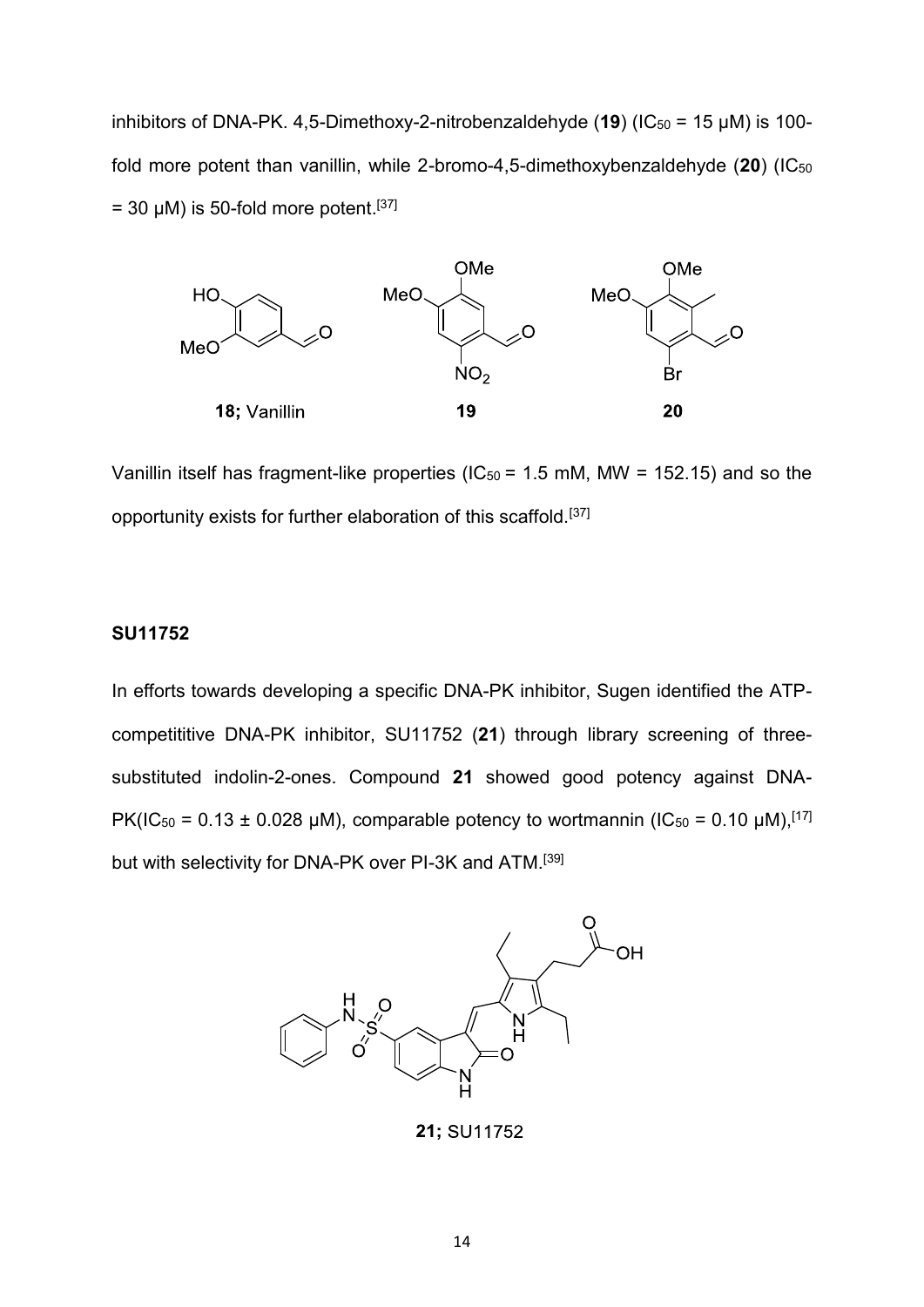### **VX-984**

VX-984 (**22**) is a DNA-PK inhibitor designed by Vertex Pharmaceuticals which is currently undergoing a phase I clinical study, in combination with pegylated liposomal doxorubicin in patients with advanced solid tumours or lymphomas. Compound 22 is reported to have an  $IC_{50}$  of 88  $\pm$  64nM for inhibition of DNA-PKcs autophosphorylation (Ser2056) in A549 lung cancer cells, with good selectivity versus other PI3K family members.[40]



### **M3814**

Merck KGaA have developed M3814 (**23**) (also described as MSC2490484A), an orally-administered, highly potent and selective inhibitor of DNA-PK.<sup>[41]</sup>



23: M3814

Information relating to the structure of the compound were released publically in April 2017. [42] M3814 entered phase I clinical development in December 2014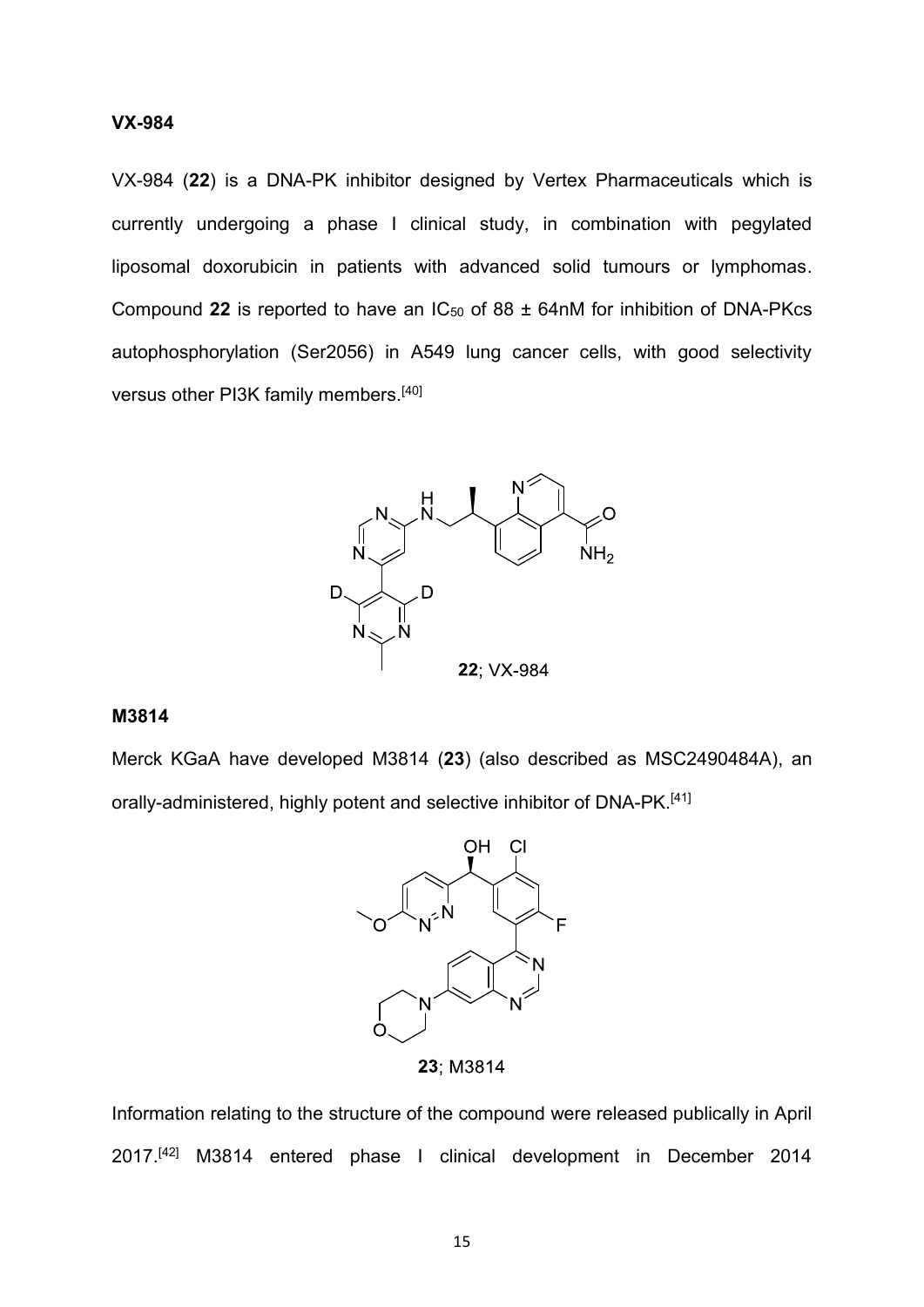(NCT02316197) for use in patients with solid tumours who had DNA repair deficiencies, and in patients with Chronic Lymphocytic LeukaemiaM3814 subsequently entered phase I trials in July 2015 (NCT02516813) in combination with DNA damaging modalities such as radio-chemotherapy and radiation. The trial incorporates a proof-of-principle study to examine the pharmacodynamic and mechanistic consequences of drug treatment. Disclosure of results by Merck in 2016, indicated that M3814 is active in a preclinical setting, exhibiting efficacy in all mouse models of human cancer, in combination with IR.<sup>[41,43]</sup>

#### **Summary**

DNA-PK remains an interesting therapeutic target. Previous investment made by academia and pharmaceutical companies to identify inhibitors of DNA-PKcs activity has resulted in the identification of candidate drugs that are now being tested clinically in solid tumours and haematological malignancies both as a monotherapy and in combination with chemotherapy or radiotherapy. This progress may enable us to shortly realise the potential of exploiting DNA-PK inhibition for the benefit of cancer patients.

**Keywords:** CHEMOPOTENTIATION, DNA DAMAGE RESPONSE, DNA-PK, INHIBITOR, KINASE.

### **References**

- (1) G. C. M. Smith, S. P. Jackson, *Genes Dev.* **1999**, *13*, 916-934.
- (2) R. Hill, P. W. K. Lee, *Cell Cycle* **2010**, *9*, 3460-3469.
- (3) S. C. West, *Nat. Rev. Mol. Cell. Biol.* **2003**, *4*, 435-445.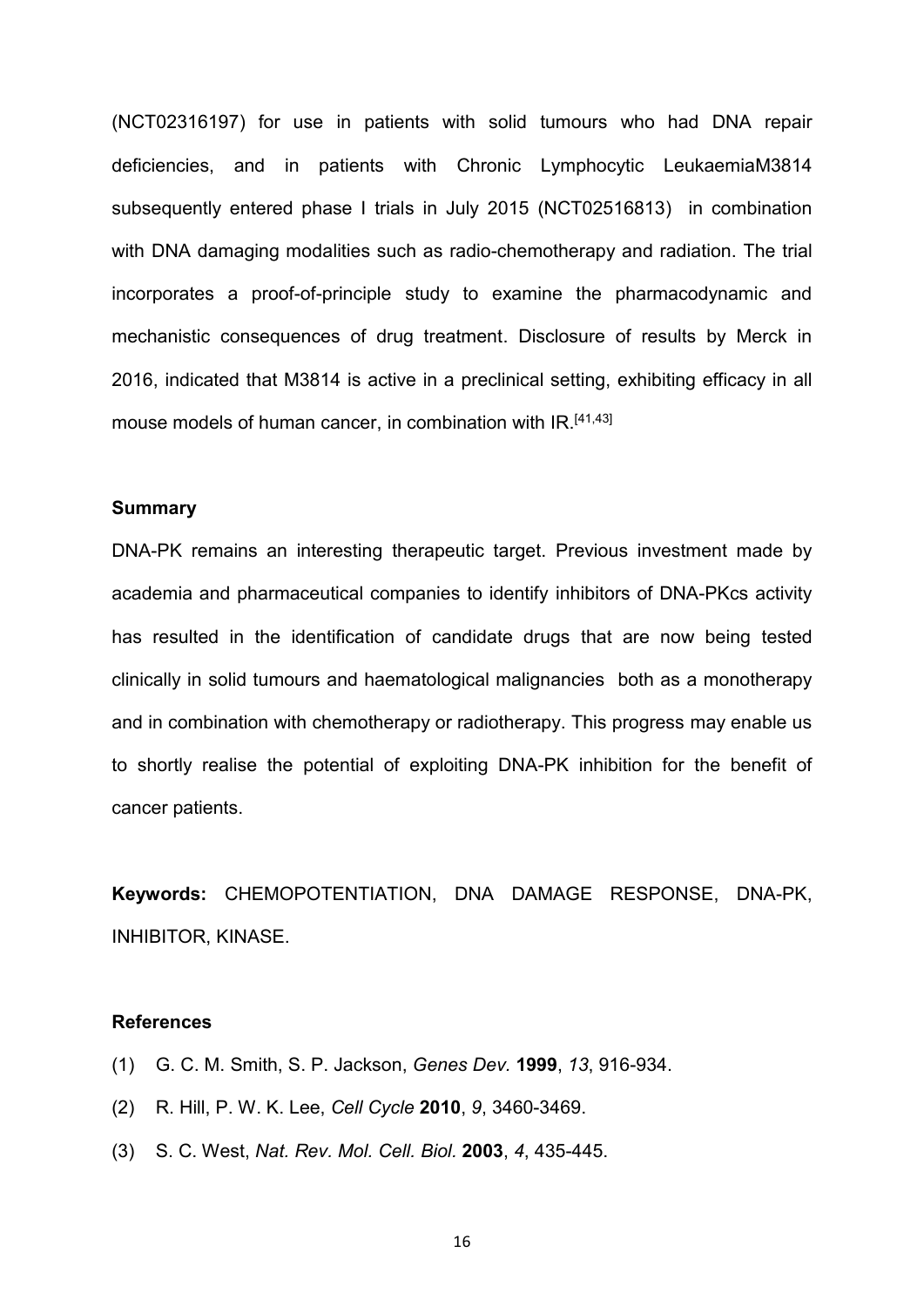- (4) S. P. Jackson, J. Bartek, *Nature* **2009**, *461*, 1071-1078.
- (5) K. K. Khanna, S. P. Jackson, *Nat. Genet.* **2001**, *27*, 247-254.
- (6) S. P. Collis, T. L. DeWeese, P. A. Jeggo, A. R. Parker, *Oncogene* **2005**, *24*, 949-961.
- (7) O. Hammarsten, G. Chu, *Proc. Natl. Acad. Sci. U S A*. **1998**, *95*, 525–530.
- (8) R. B. West, M. Yaneva, M. R. Lieber, *Mol. Cell. Biol.* **1998**, *18*, 5908–5920.
- (9) C. Muller, G. Chistodoulopoulos, B. Salles, L. Panasci, *Blood* **1998,** *92*, 2213- 2219.
- (10) E. Willmore, S. L. Elliott, T. Mainou-Fowler, G. P. Summerfield, G. H. Jackson, F. O'Neill, C. Lowe, A. Carter, R. Harris, A. R. Pettitt, C. Cano-Soumillac, R. J. Griffin, I. G. Cowell, C. A. Austin, B. W. Durkacz, *Clin. Cancer Res*. **2008,** *14*, 3984-3992.
- (11) W. Li, C. Xie, Z. Yang, J. Chen, N. H. Lu, *World J. Gastroenterol*. **2013,** *19*, 6894-6901.
- (12) T. M. Abdel-Fatah, A. Arora, P. Moseley, C. Coveney, C. Perry, K. Johnson, C. Kent, G. Ball, S. Chan, S.Madhusudan, *BBA Clin*. **2014,** *2*, 10-17.
- (13) L. Cornell, J. M. Munck, C. Alsinet, A. Villanueva, L. Ogle, C. E. Willoughby, D. Televantou, H. D. Thomas, J. Jackson, A. D. Burt, D. Newell, J. Rose, D. M. Manas, G. I. Shapiro, N. J. Curtin, H. L.Reeves, *Clin. Cancer Res*. **2015,** *21*, 925-933.
- (14) G. Powis, R. Bonjouklian, M. M. Breggren, A. Gallegos, R. Abraham, C. Ashendel, L. Zalkow, W. F. Matter, J. Dodge, G. Grindey, C. J. Vlahos, *Cancer Res.* **1994***, 54*, 2419-2423.
- (15) E. H. Walker, M. E. Pacold, O. Perisic, L. Stephens, P. T. Hawkins, M. P. Wymann, R. L. Williams, *Mol. Cell*. **2000***, 6*, 909-919.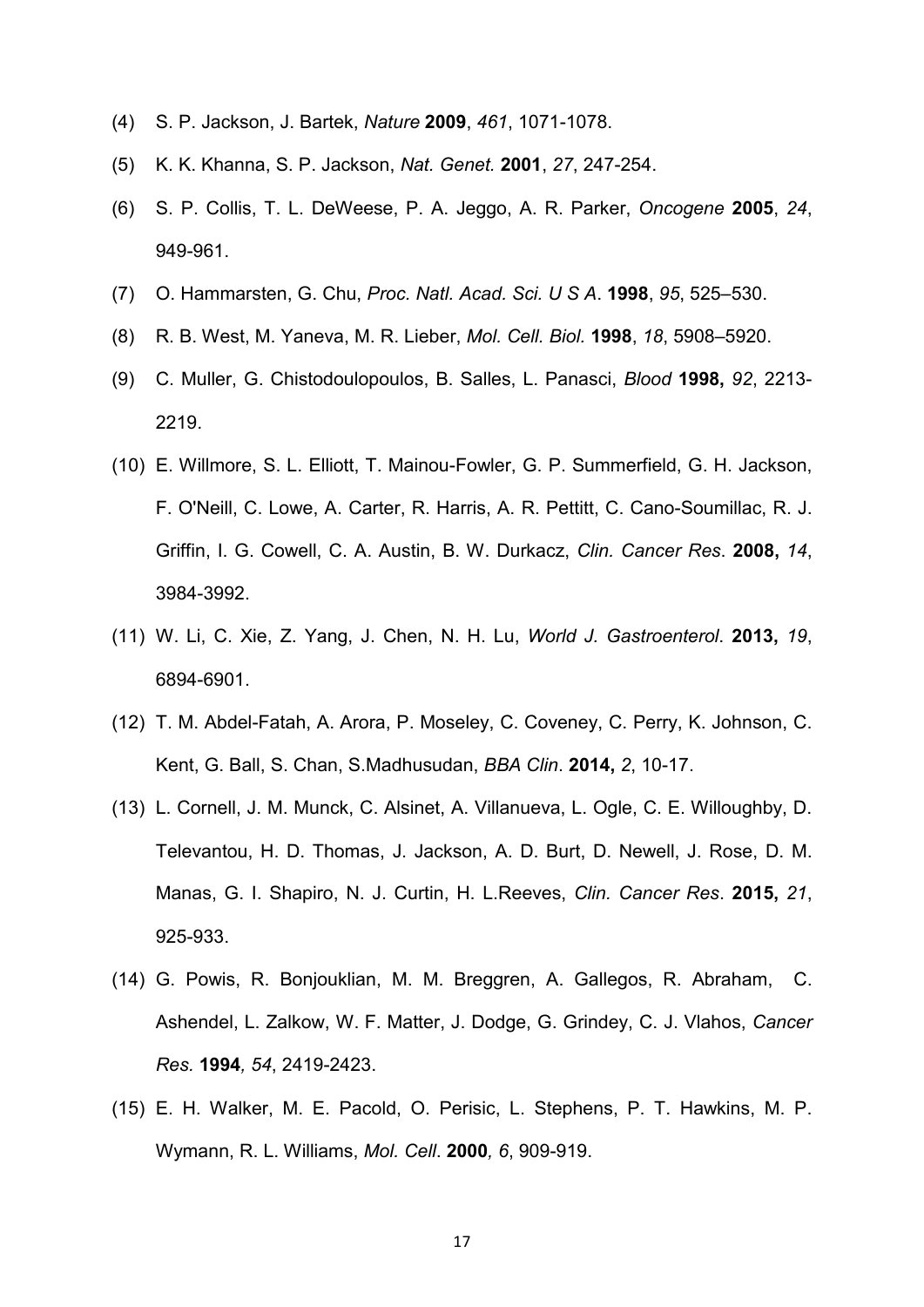- (16) M. P. Wymann, G. Bulgarelli-Leva, M. J. Zvelebil, L. Pirola, B. Vanhaesebroeck, M. D. Waterfield, G. Panayotou, *Mol. Cell. Biol.* **1996***, 16*, 1722-1733.
- (17) R. A. Izzard, S. P. Jackson, G. C. M. Smith, *Cancer Res.* **1999***, 59*, 2581-2586.
- (18) S. Boulton, S. Kyle, L. Yalçintepe, B. W. Durkacz, *Carcinogenesis* **1996,** *17*, 2285-2290.
- (19) C. J. Vlahos, W. F. Matter, K. Y. Hui, R. F. Brown, *J. Biol. Chem.* **1994**, *269*, 5241-5248.
- (20) R. J. Griffin, G. Fontana, B. T. Golding, S. Guiard, I. R. Hardcastle, J. J. J. Leahy, N. Martin, C. Richardson, L. Rigoreau, M. Stockley, G. C. M. Smith, *J. Med. Chem.* **2005***, 48*, 569-585.
- (21) I. R. Hardcastle, X. Cockcroft, N. J. Curtin, M. Desage-El Murr, J. J. J. Leahy, M. Stockley, B. T. Golding, L. Rigoreau, C. Richardson, G. C. M. Smith, R. J. Griffin, *J. Med. Chem.* **2005***, 48*, 7829-7846.
- (22) C. Cano, R.O.Barbeau, C.Bailey, X. Cockcroft, N. J. Curtin, H. Duggan, M. Frigerio, B. T. Golding, I. R. Hardcastle, M. G. Hummersone, C. Knights, K. A. Menear, D. R. Newell, C. Richardson, G. C. M. Smith, B. Spittle, R. J. Griffin, *J. Med. Chem.* **2010***, 53*, 8498-8507.
- (23) S. J. Veuger, N. J. Curtin, C. J. Richardson, G. C. M. Smith, B. W. Durkacz, *Cancer Res.* **2003***, 63*, 6008-6015.
- (24) E. Willmore, S. de Caux, N. J. Sunter, M. J. Tilby, G. H. Jackson, C. A. Austin, B.W. Durkacz, *Blood* **2004***, 103*, 4659-4665.
- (25) J. J. Hollick, J. M. Rigoreau, C.Cano-Soumillac, X.Cockcroft, N. J. Curtin, M. Frigerio, B. T. Golding, S. Guiard, I. R. Hardcastle, I. Hickson, M. G.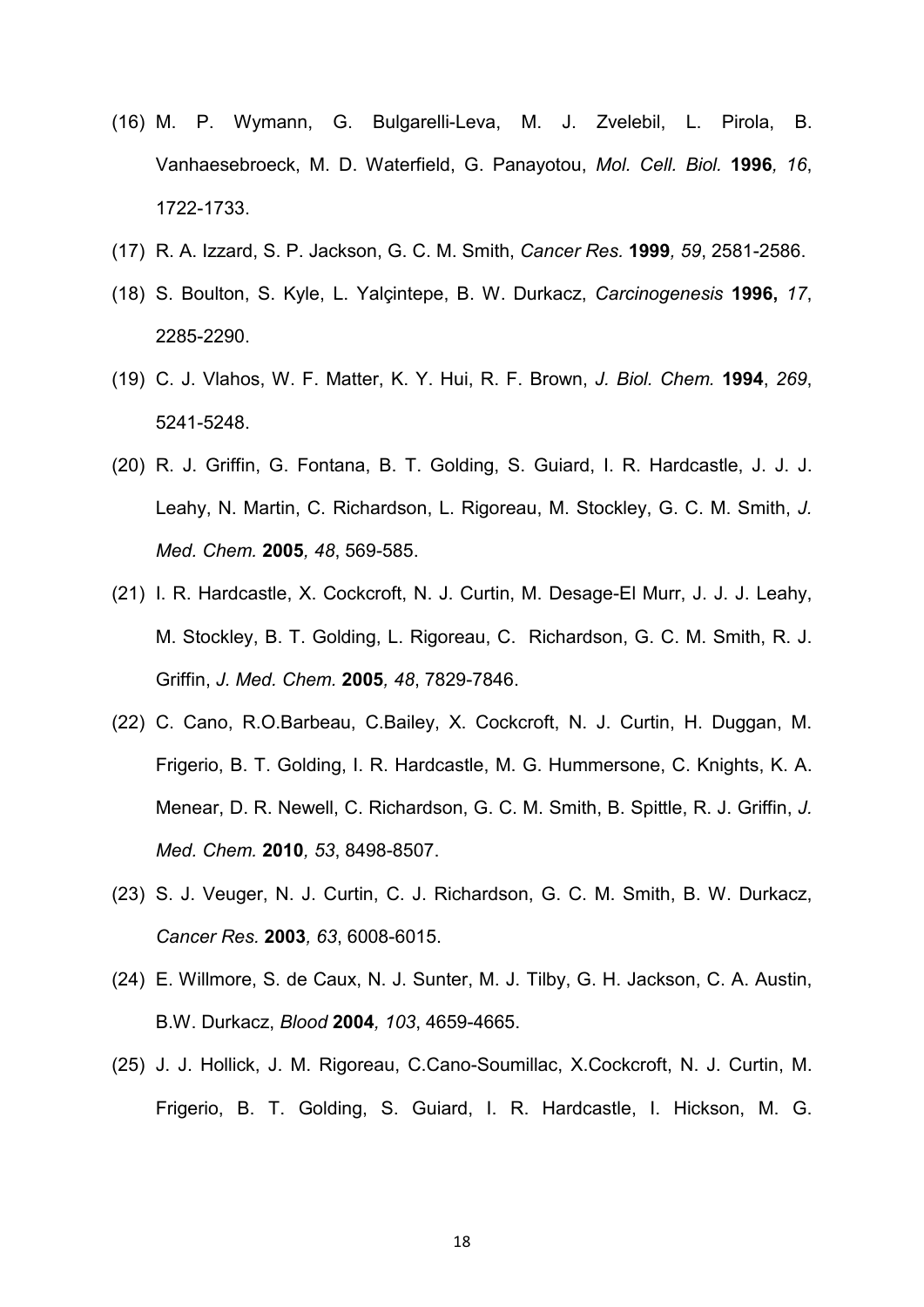Hummersone, K. A. Menear, N. Martin, I. Matthews, D. R. Newell, R. Ord, C. Richardson, G. C. M. Smith, R. J. Griffin, *J. Med. Chem.* **2007***, 503*, 1958-1972.

- (26) J. J. Hollick, B. T. Golding, I. R. Hardcastle, N. Martin, C. Richardson, L. Rigoreau, G. C. M. Smith, R. J. Griffin, *Bioorg. Med. Chem. Lett.* **2003***, 13*, 3083-3086.
- (27) J. J. J. Leahy, B. T. Golding, R. J. Griffin, I. R. Hardcastle, C. Richardson, L. Rigoreau, G. C. M. Smith, *Bioorg. Med. Chem. Lett.* **2004***, 14*, 6083-6087.
- (28) Y. Zhao, H. D. Thomas, M. Batey, I. Cowell, C. Richardson, R. J. Griffin, A. H. Calvert, D. R. Newell, G. C. M. Smith N. Curtin, *Cancer Res.* **2006**, *66*, 5354- 5362.
- (29) K. M. Clapham, T. Rennison, G. Jones, F. Craven, J. Bardos, B. T. Golding, R. J. Griffin, K. Haggerty, I. R. Hardcastle, P. Thommes, C. Cano, *Org. Biomol. Chem*. **2012**, *10*, 6747-6757.
- (30) C. Cano, K. Saravanan, C. Bailey, J. Bardos, N. J. Curtin, M. Frigerio, B. T. Golding, I. R. Hardcastle, M. G. Hummersone, K. A. Menear, D. R. Newell, C. J. Richardson, K. Shea, G. C. M. Smith, P. Thommes, A. Ting, R. J. Griffin, *J. Med. Chem.* **2013**, *56*, 6386-6401.
- (31) J. M. Munck, M. A. Batey, Y. Zhao, H. Jenkins, C. J. Richardson, C. Cano, M. Tavecchio, J. Barbeau, J. Bardos, R. J. Griffin, K. Menear, P. Thommes, N. M. B. Martin, D. R. Newell, G. C. M Smith, N. J. Curtin, *Mol. Cancer Ther.* **2012**, *11*, 1789-1798.
- (32) M. Desage-El Murr, C. Cano, B. T. Golding, I. R. Hardcastle, M. G. Hummersone, K. A. Menear, M. Frigerio, N. J. Curtin, C. Richardson, G. C. M. Smith, R. J. Griffin, *Bioorg. Med. Chem. Lett.* **2008***, 18*, 4885-4890.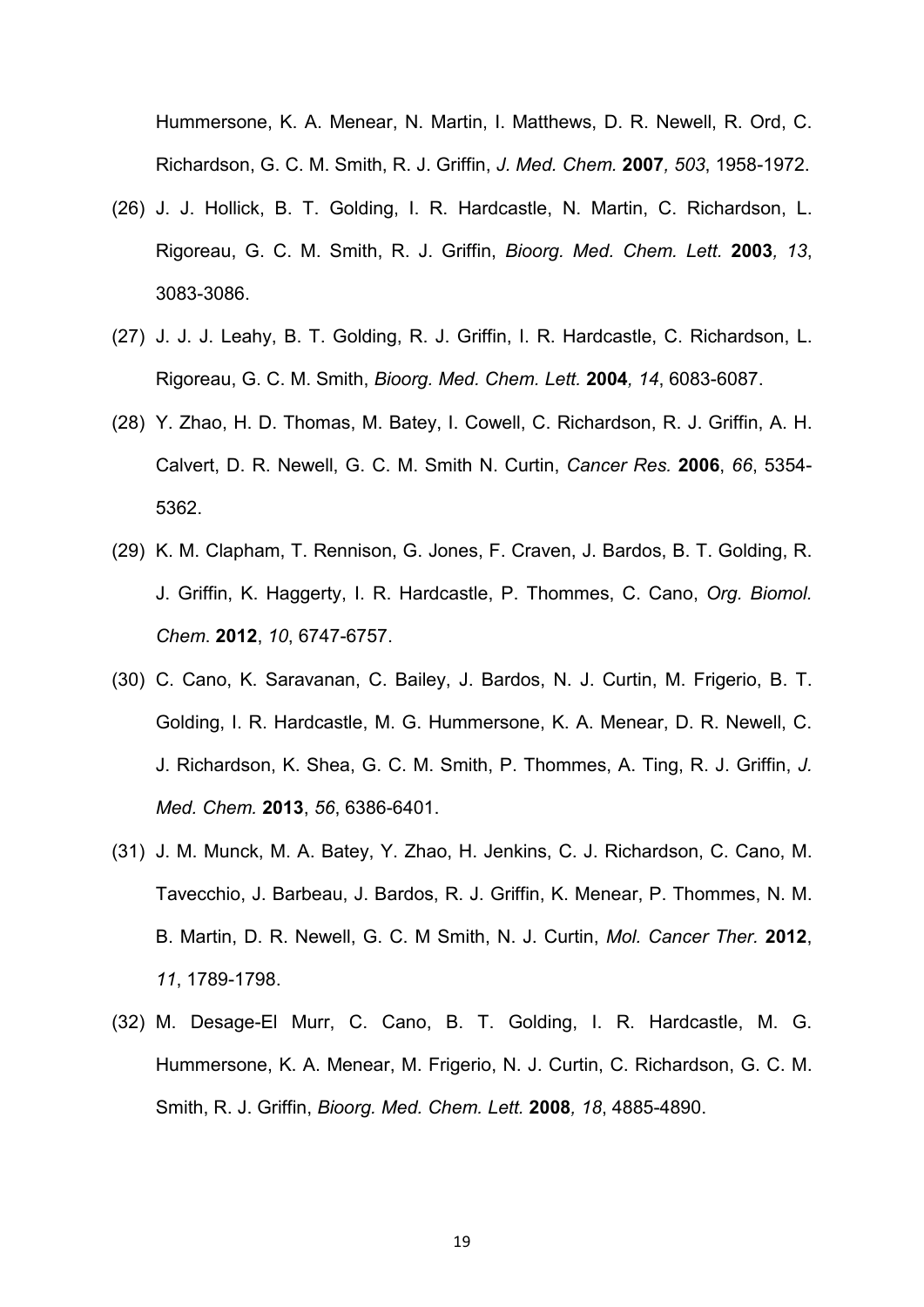- (33) K. Clapham, J. Bardos, R. Finlay, B. T. Golding, I. R. Hardcastle, K. A. Menear, D. R. Newell, P. Turner, G. Young, R. J. Griffin, C. Cano, *Bioorg. Med. Chem*. *Lett*. **2011**, *21*, 966-970.
- (34) Z. A. Knight, G. G. Chiang, R. J. Alaimo, D. M. Kenski, C. B. Ho, K. Coan, R. T. Abraham, K. M. Shokat, *Bioorg. Med. Chem.* **2004***, 12*, 4749-4759.
- (35) A. Kashishian, H. Douangpanya, D. Clark, S. T. Schlachter, C. T. Eary, J. G. Schiro, H. Huang, L. E. Burgess, E. A. Kesicki, J. Halbrook, *Mol. Cancer Ther.*  **2003**, *2*, 1257-1264.
- (36) E. T. Shinohara, L. Geng, J. Tan, H. Chen, Y. Shir, E. Edwards, J. Halbrook, E. A. Kesicki, A. Kashishian, D. E. Hallahan, *Cancer Res.* **2005**, *65*, 4987-4992.
- (37) S. Durant, P. Karran, *Nucleic Acids Res.* **2003***, 31*, 5501-5512.
- (38) W. Chobpattana, I. J. Jeon, J. S. Smith, *J. Agric. Food Res.* **2000***, 48*, 3885- 3889.
- (39) I. H. Ismail, S. Martensson, D. Moshinsky, A. Rice, C. Tang, A. Howlett, G. McMahon, O. Hammarsten, *Oncogene* **2004***, 23*, 873-882.
- (40) D. Boucher, R. Hoover, Y. Wang, Y. Gu, D. Newsome, P. Ford, C. Moody, V. Damagnez, R. Arimoto, S. Hillier, M. Wood, W. Markland, B. Eustace, K. Cottrell, M. Penney, B. Furey, K. Tanner, J. Maxwell, P. Charifson, *Proc. Amer. Assoc. Cancer Res.* **2016**, Abstract 3716.
- (41) F. T. Zenke, A. Zimmermann, C. Sirrenberg, H. Dahmen, L. Vassilev, U. Pehl, T. Fuchss, A. Blaukat, [abstract]. In: Proceedings of the 107th Annual Meeting of the American Association for Cancer Research; 2016 Apr 16-20; New Orleans, LA. Philadelphia (PA): AACR; Cancer Res **2016**, 76(14 Suppl):Abstract nr 1658.
- (42) T. Fuchss, W. W. K. R. Mederski, U. Emde, H-P. Buchstallter, F. Zenke, A.